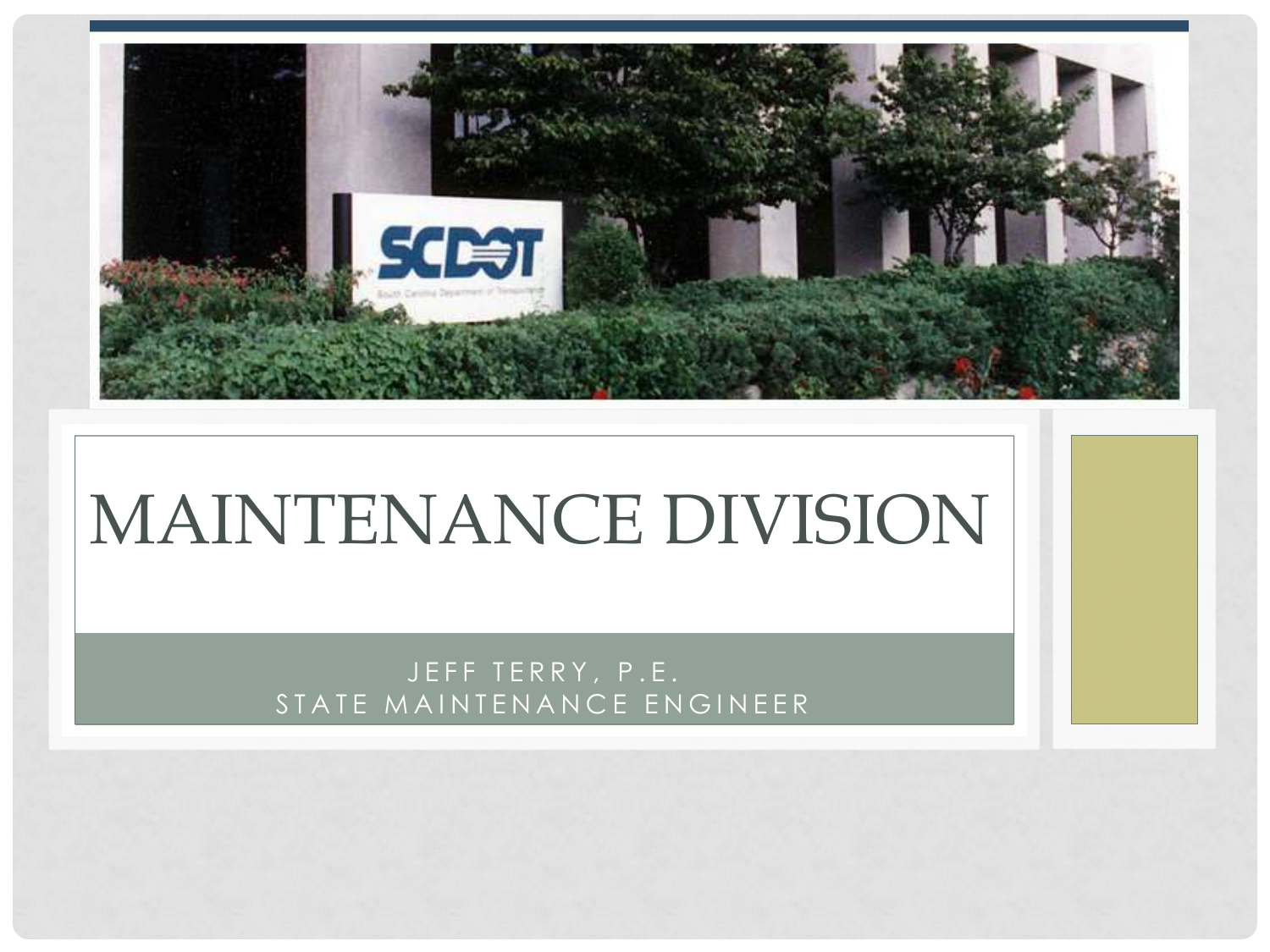#### MAINTENANCE DIVISION

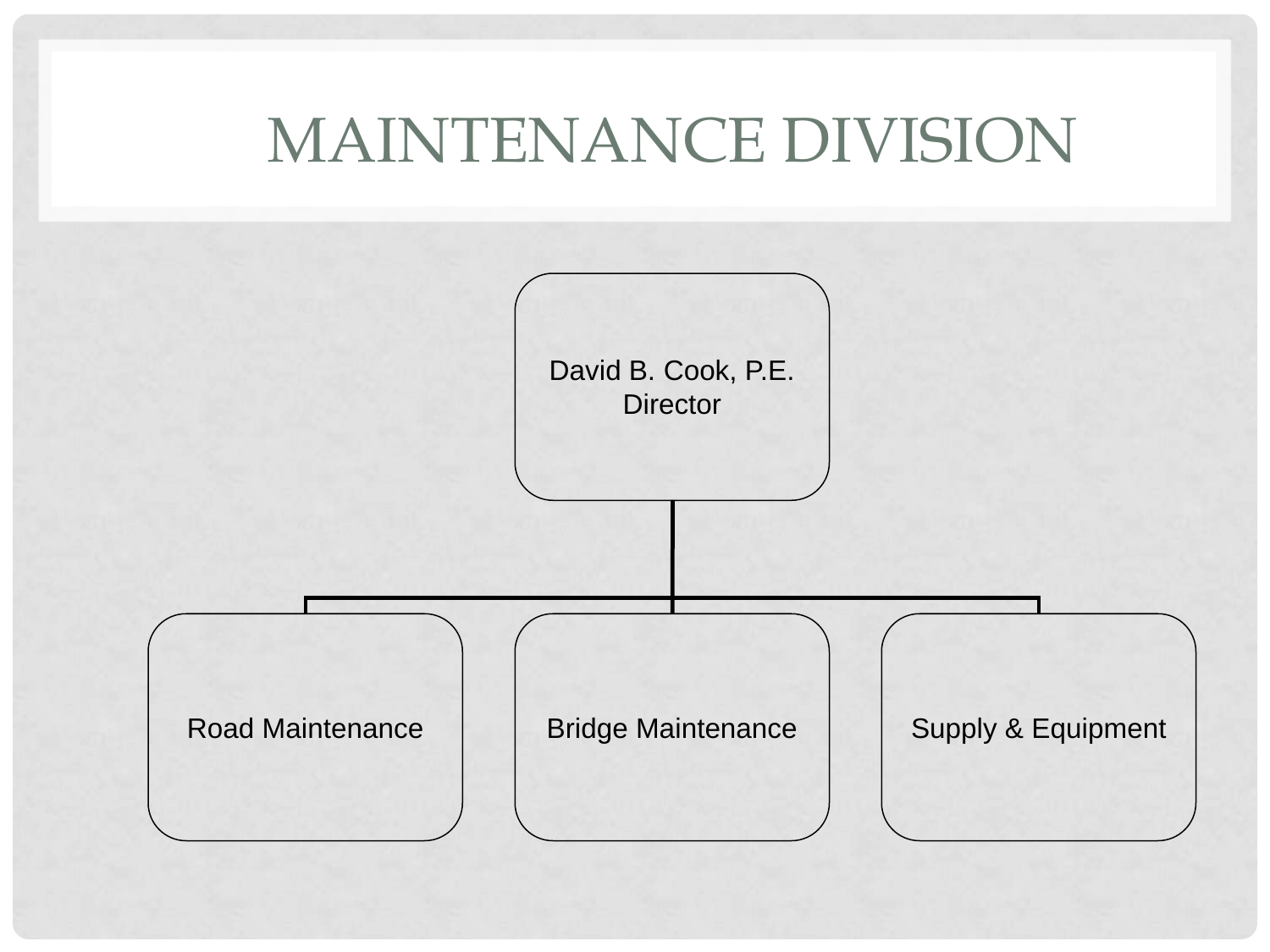#### ROAD MAINTENANCE

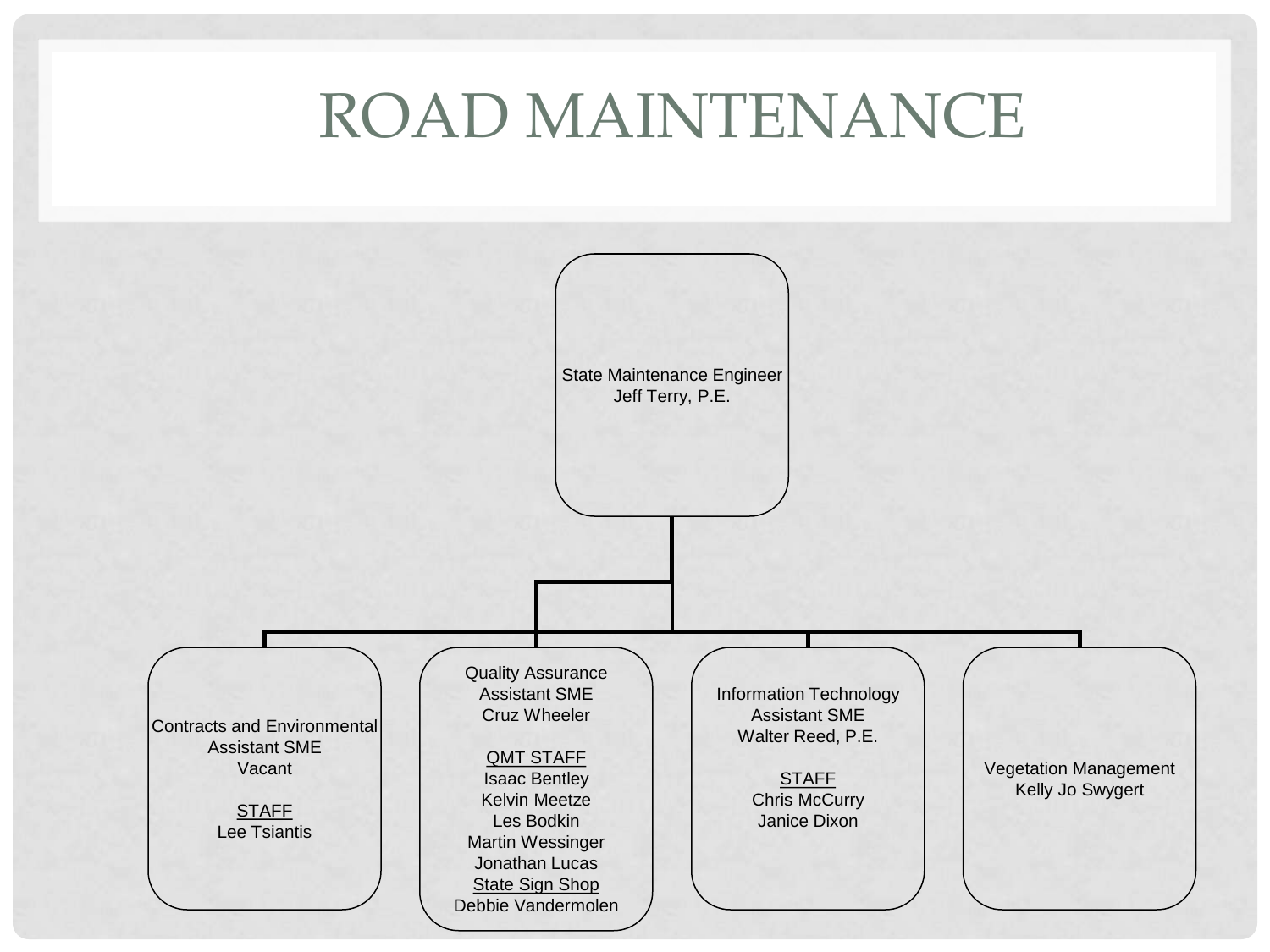### CONTRACTS

- Contract Bid Estimating System (CBES)
	- Resurfacing & Preservation Priority List
	- Resurfacing & Preservation Contracts
- Statewide Material Contracts
	- Paint, Beads, Preformed Thermo
- Statewide On-Call Contracts
	- Shinn Cutter
	- Concrete Repair
- Welcome Center and Rest Area **Maintenance**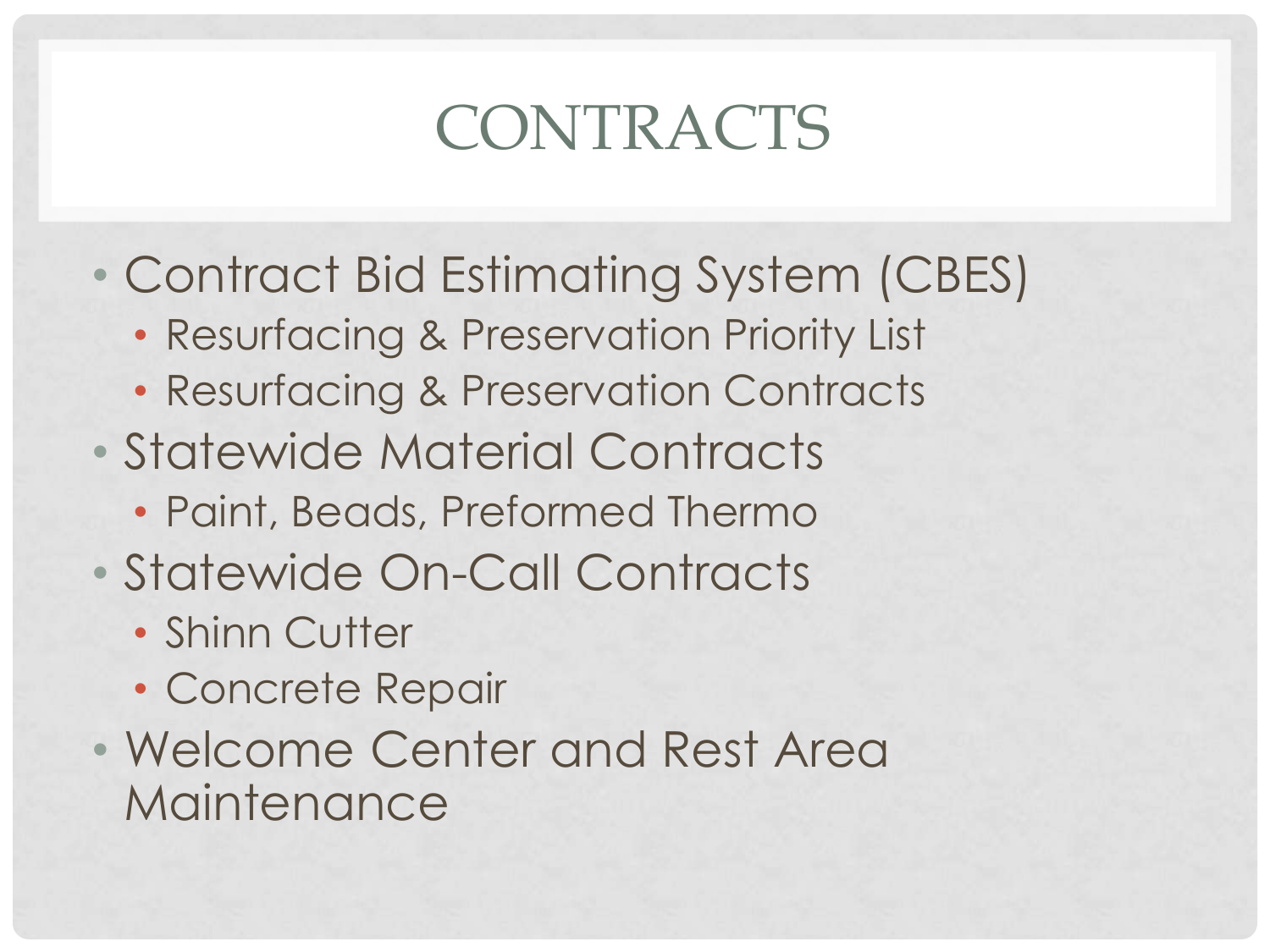## ENVIRONMENTAL

- Environmental Management System (EMS)
- UST Upgrades
- SPCC Plans
- SWP3 Plans
- Consulting Services
	- Air quality evaluation
	- Site Clean-up
	- Audit assistance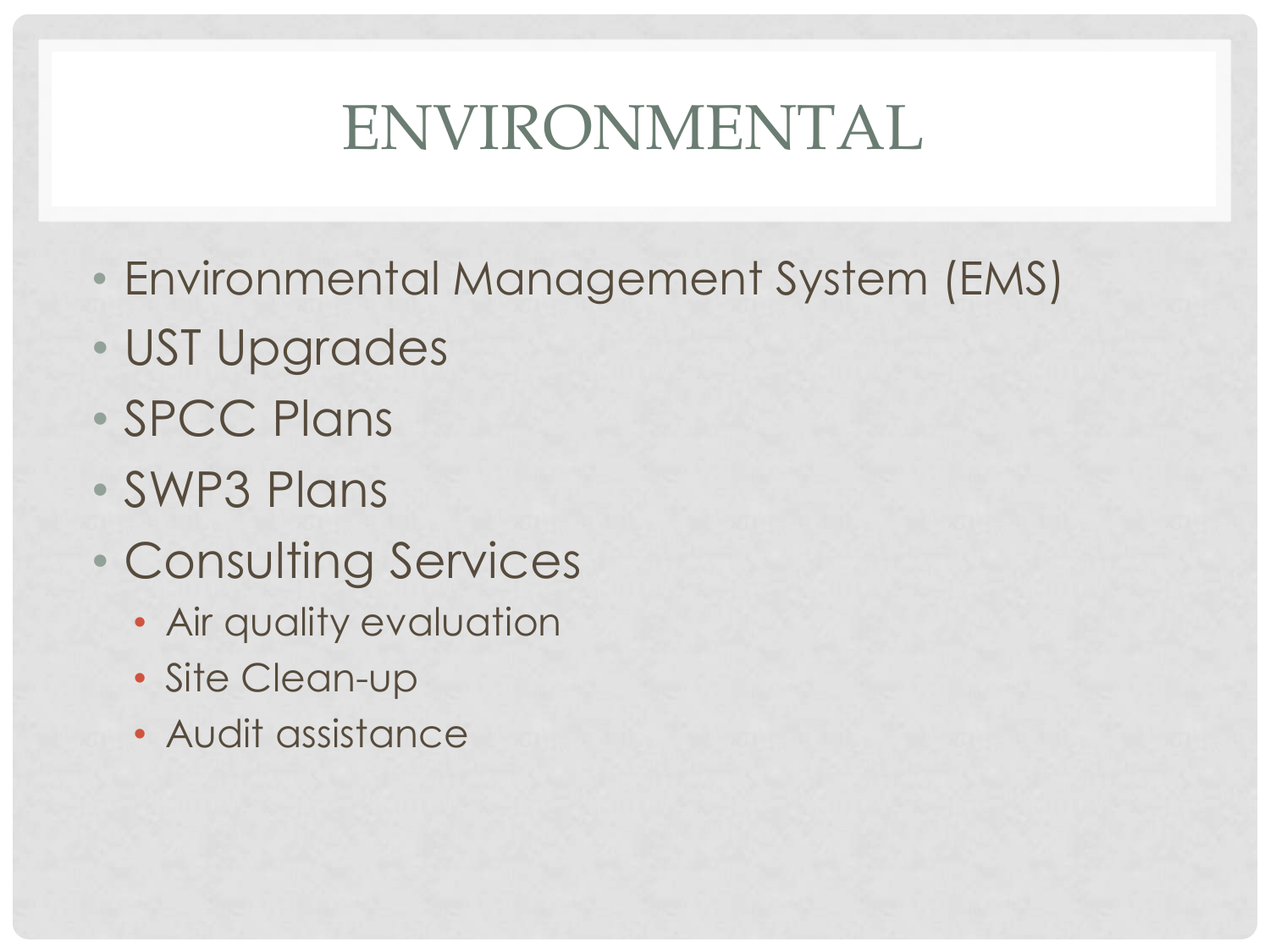## QUALITY ASSURANCE

- Quality Maintenance Team Inspections (QMT)
- Maintenance Assessment Program (MAP)
- Customer Survey Program
- Correspondence Tracking System (CTS)
- Investigations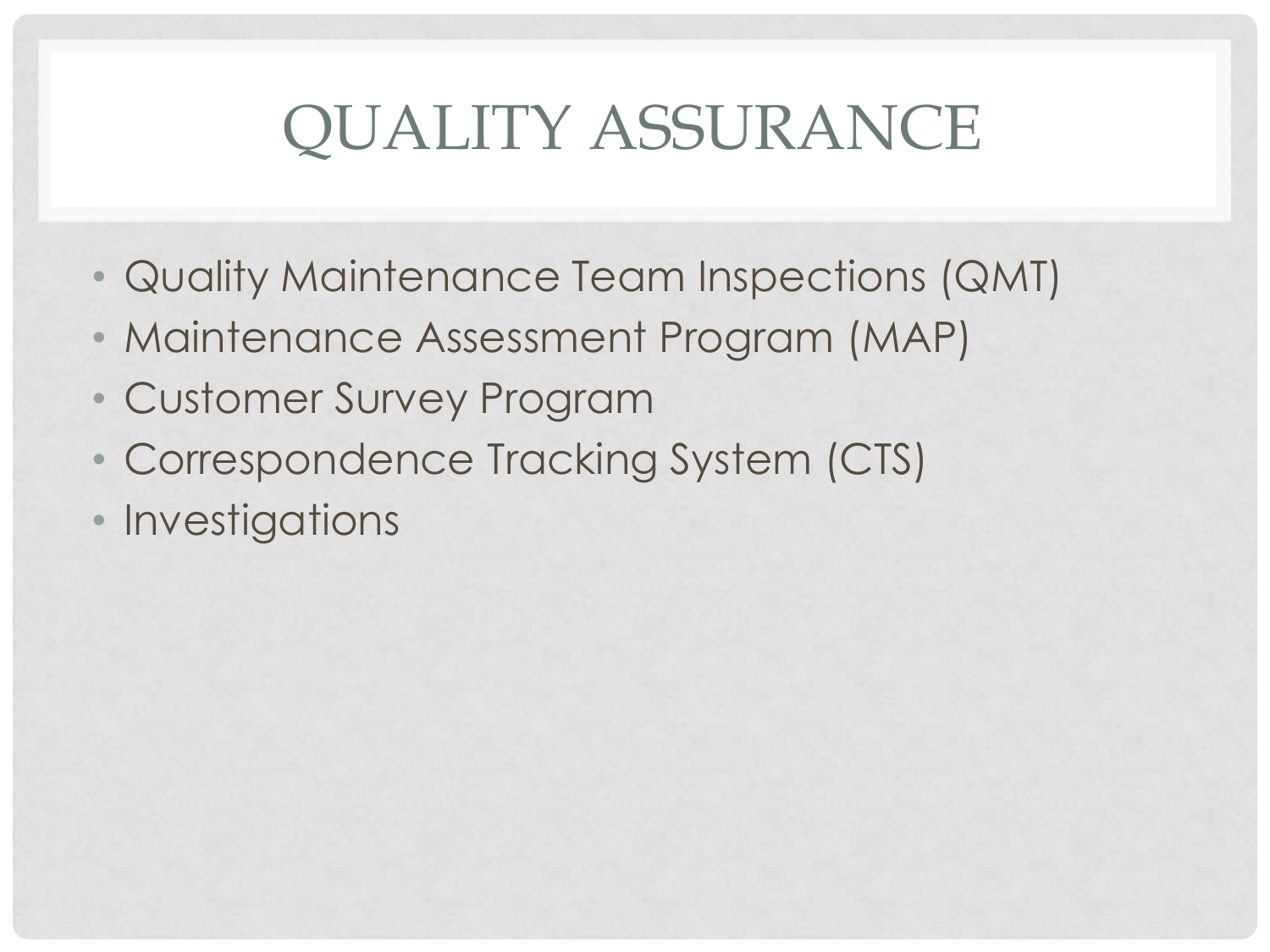# INFORMATION TECHNOLOGY

- Highway Maintenance Management System (HMMS)
- Data Management
- DOM Intranet Site and Web Page
- Reporting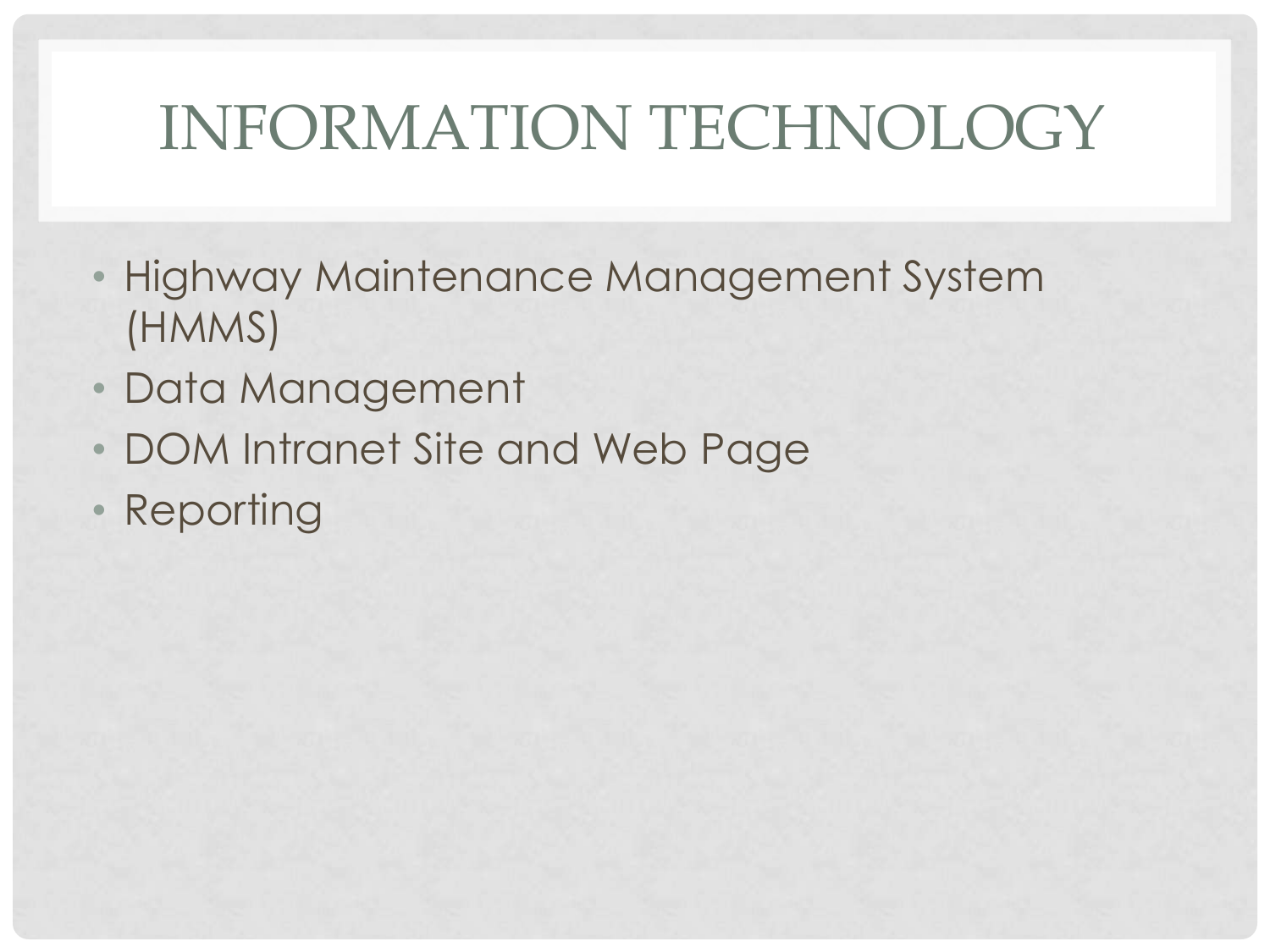#### VEGETATION MANAGEMENT

- Integrated Roadside Vegetation Management (IRVM) Guidelines
- Debris Management Guidelines
- Contract Mowing Specifications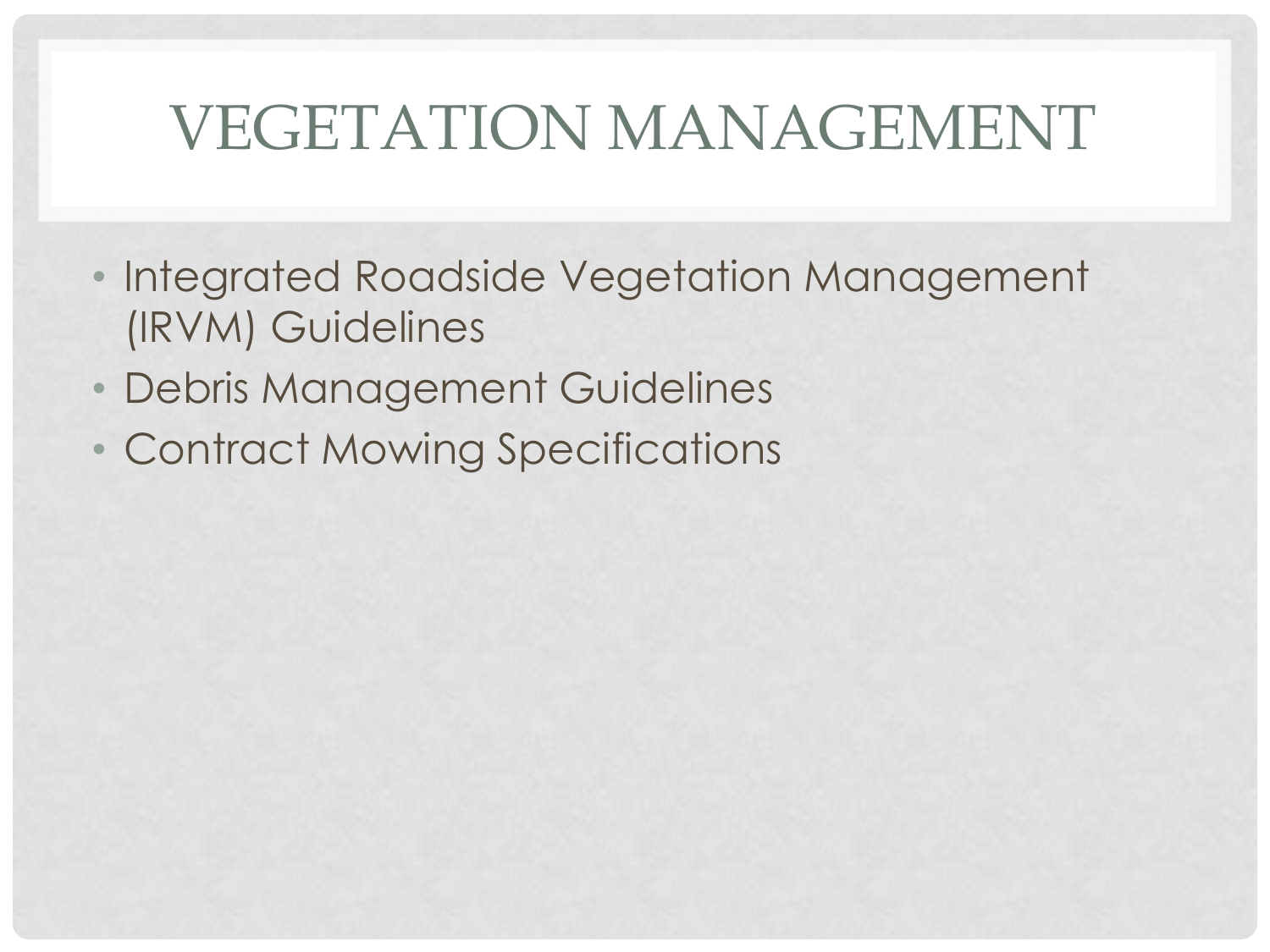# OTHER FUNCTIONS

- Statewide Direction and Policy
- Business Plan Goals
- Budget
- Extraordinary Maintenance
- Emergency Assistance and Response Coordination

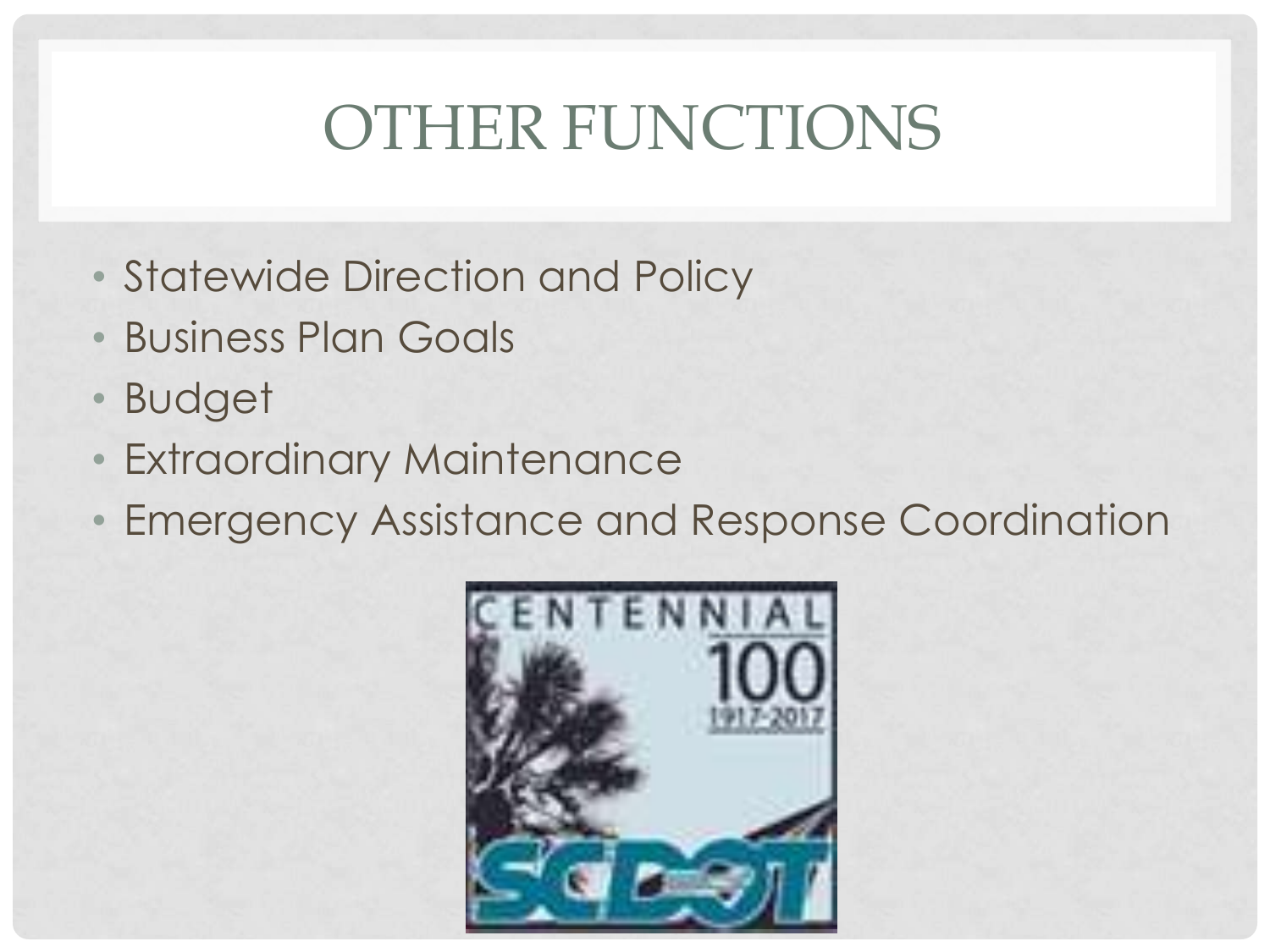# ROAD MAINTENANCE FIELD OPERATIONS

- 46 Counties with 47 Field Offices and 102 Section Sheds
- 3,245 Full Time Positions
	- 2,744 Filled & 501 Vacancies